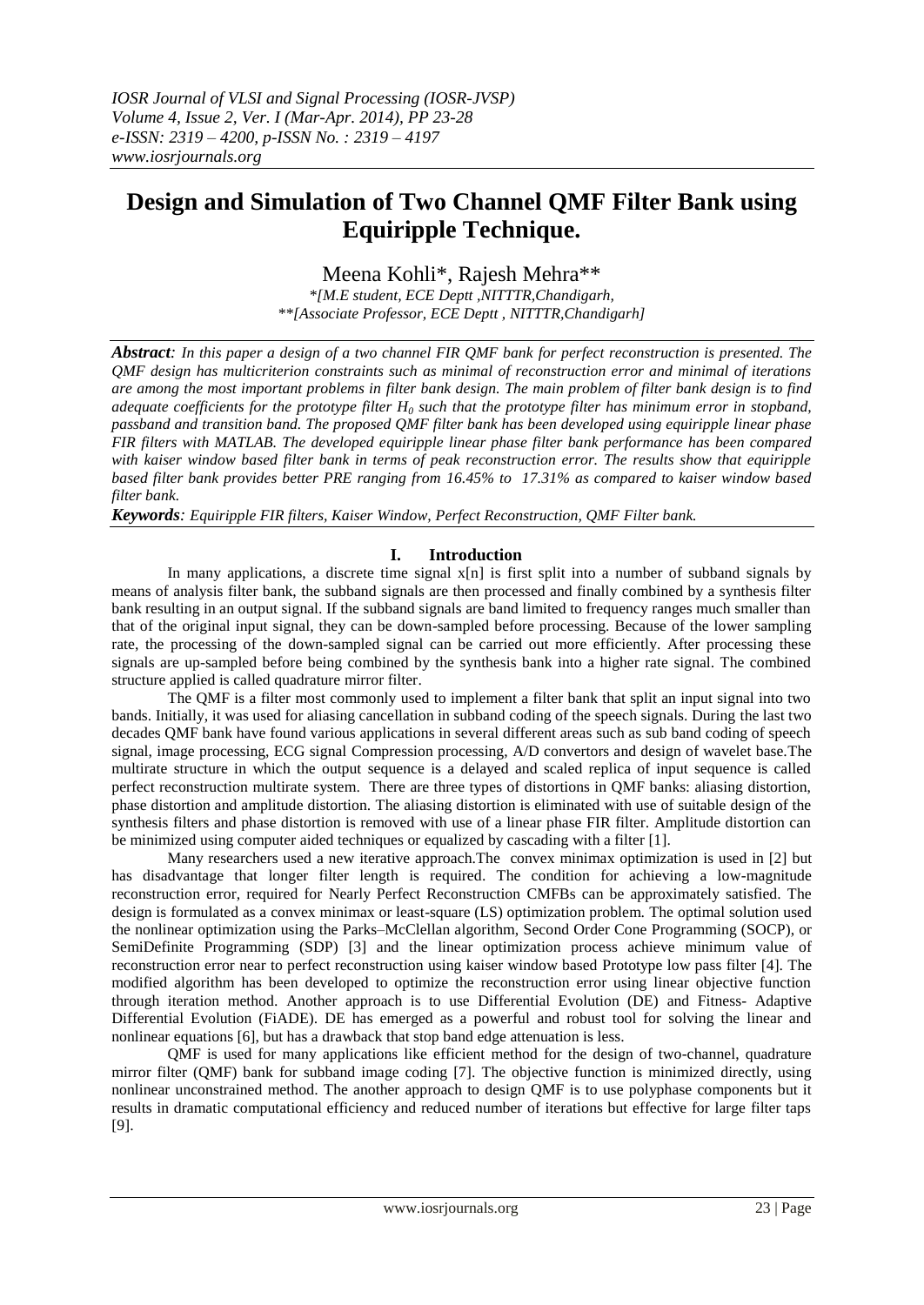## **II. QMF Bank**

The multirate digital structure that employs two decimator in the signal analysis section and two interpolators in the signal synthesis section is shown in fig1.



Fig. 1.General structure of a two channel QMF bank.

If the down-sampling and up-sampling factors are equal to or greater than the number of bands of the filter bank, then the output can be made to retain all of the characteristics of the input signal using proper filters structure. To obtain a Perfect Reconstruction (PR) or Near Perfect Reconstruction (NPR), the three distortions are eliminated or minimized using Alias-free filter bank, Linear phase FIR filter and Perfect reconstruction filter bank [6].



Fig. 2. Magnitude response of overlapping analysis filters.

The Fig.2 shows the filter response of the lowpass filter  $H_0$  (Z) and highpass filter  $H_1$  (Z). The z-Transforms of the input signals are [8]

$$
X_0(z) = X(z) H_0(z)
$$
  
\n
$$
X_1(z) = X(z) H_1(z)
$$
 (1)

The output signals  $Y_0[n]$  and  $Y_1[n]$  are added to obtain the single output y[n]. The z-transform of  $y[n]$  is given as

$$
Y(z) = Y_0(z) + Y_1(z)
$$
  
\n
$$
Y(z) = \frac{1}{2} [H_0(z)G_0(z) + H_1(z)G_1(z)]X(z) + \frac{1}{2} [H_0(-z)G_0(z) + H_1(-z)G_1(z)]X(-z)
$$
\n(2)

$$
Y(z) = T(z)X(z) + A(z)X(-z)
$$
\n(3)

Where,  $T(Z)$  is the distortion transfer function and  $A(Z)$  is the aliasing distortion. The first term is a desired signal and the second term is because of effect of aliasing which is to be eliminated.

The alias-free design of the two-channel filter bank is achieved by elimination of the  $A(Z)$  aliasing distortion in equation (3).

To eliminate the effect of aliasing  $A(z)=0$ 

So, 
$$
H_0(-z)G_0(z) + H_1(-z)G_1(z)=0
$$
 (4)

This condition is simply satisfied by selecting in the z transform,

 $H_0($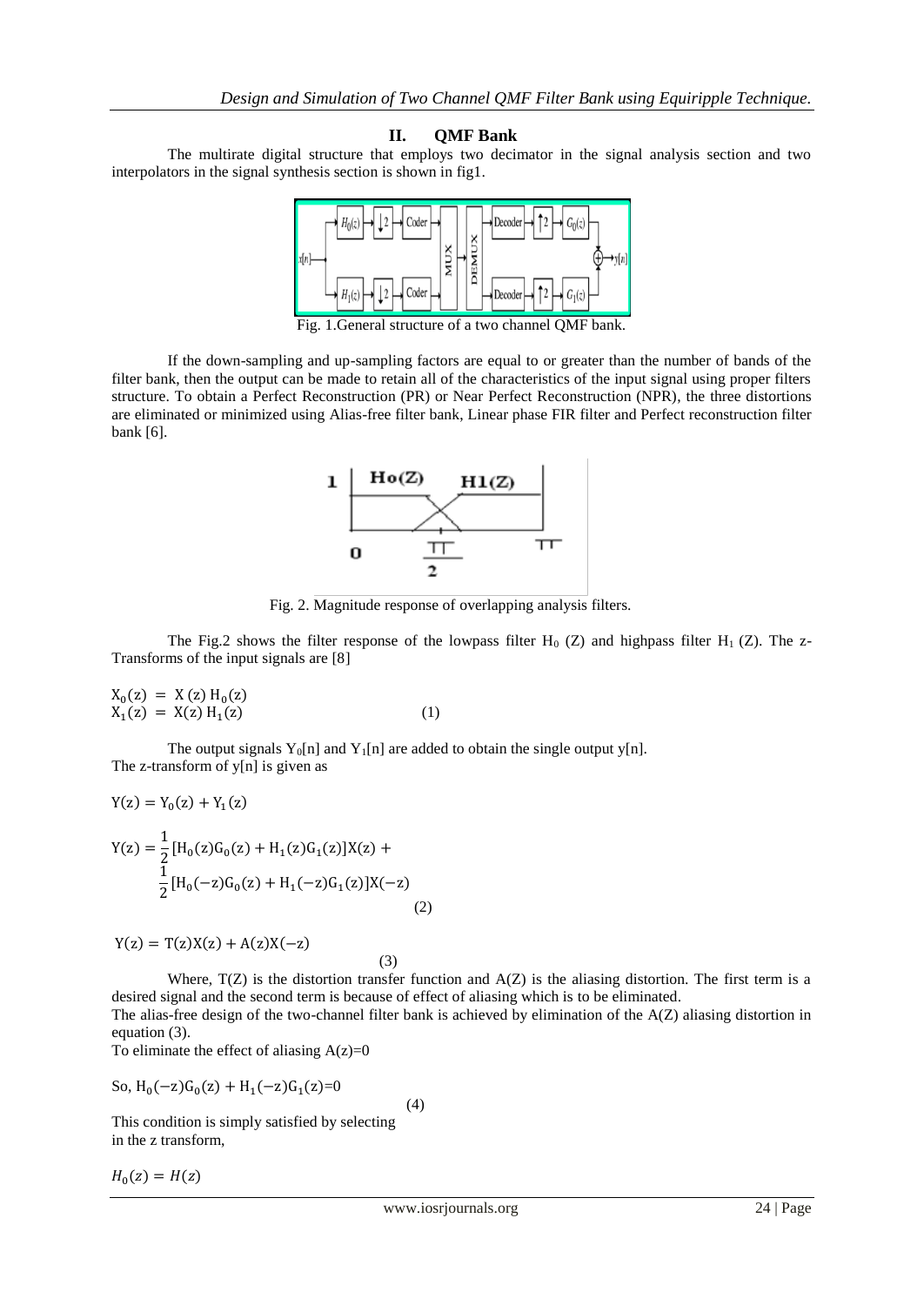$H_1($  $G_0($  $G_1($ 

 $(5)$ These are conditions for perfect reconstruction.

With  $A(z)=0$ , now consider the condition for which the output of QMF bank is identical to the input except for an arbitrary delay , for all possible inputs. When this condition is satisfied, the filter bank is called a Perfect Reconstruction QMF bank.

$$
T(z) = \frac{1}{2} [H_0(z) G_0(z) + H_1(z) G_1(z)] = Z^{-k} \quad (6)
$$

By making use of (5)

$$
H^2(z) - H^2(-z) = 2Z^{-k} \tag{7}
$$

The distortion transfer function of the two-channel analysis/synthesis filter bank satisfying the Perfect Reconstruction property is a pure delayed function.

$$
T(z) = Z^{-n0} \tag{8}
$$

And the FIR two–channel filter bank with linear–phase analysis and synthesis filters will be perfect reconstruction type if [8]

$$
|H_0(e^{jw})|^2 + |H_1(e^{jw})|^2 = 1
$$
 (9)

The equation (7) cannot satisfied exactly due to finite length of filter so it always exhibit some amplitude distortion unless it is a constant for all value of ω. The corresponding objective function is constructed using weighted sum of mean square of errors in these responses can be written as

$$
\Phi = \max \left\{ \left| H_0(e^{jw}) \right|^2 + \left| H_1(e^{jw}) \right|^2 - 1 \right\} \tag{10}
$$

The objective function can be minimized using procedure given in [4].

The peak reconstruction error [11] is given as

$$
PRE = \max 20 \log_{10} ([H_0(e^{jw})]^2 + |H_1(e^{jw})|^2)
$$
\n(11)

Thus the amplitude distortion mainly occurs in the transition band of these filters. The degree of overlap responses of low pass and highpass is very crucial in determining this distortion. This distortion can be minimized by controlling the overlap, which in turn can be controlled by appropriately choosing filter coefficients.

#### **III. QMF Bank Design Simulation.**

Kaiser window approach has been used to design prototype lowpass filter. Impulse response of lowpass filter  $h(n)$  of length  $(N+1)$  is given by equation (12) [4,6].

$$
h(n) = hi(n)w(n)
$$
 (12)

Where

$$
h_i(n) = \frac{\sin(w_c(n - 0.5N))}{\pi(n - 0.5N)}
$$

(13)

Is the impulse response of the ideal filter with cutoff frequency  $\omega_c$  and the Kaiser window function can be specified by the three parameter  $\omega_c$ , N and  $\beta$ .

$$
w(n) = I_0\{\beta(1-n)/M\}/I_0(\beta) \quad -M < n < M \quad (14)
$$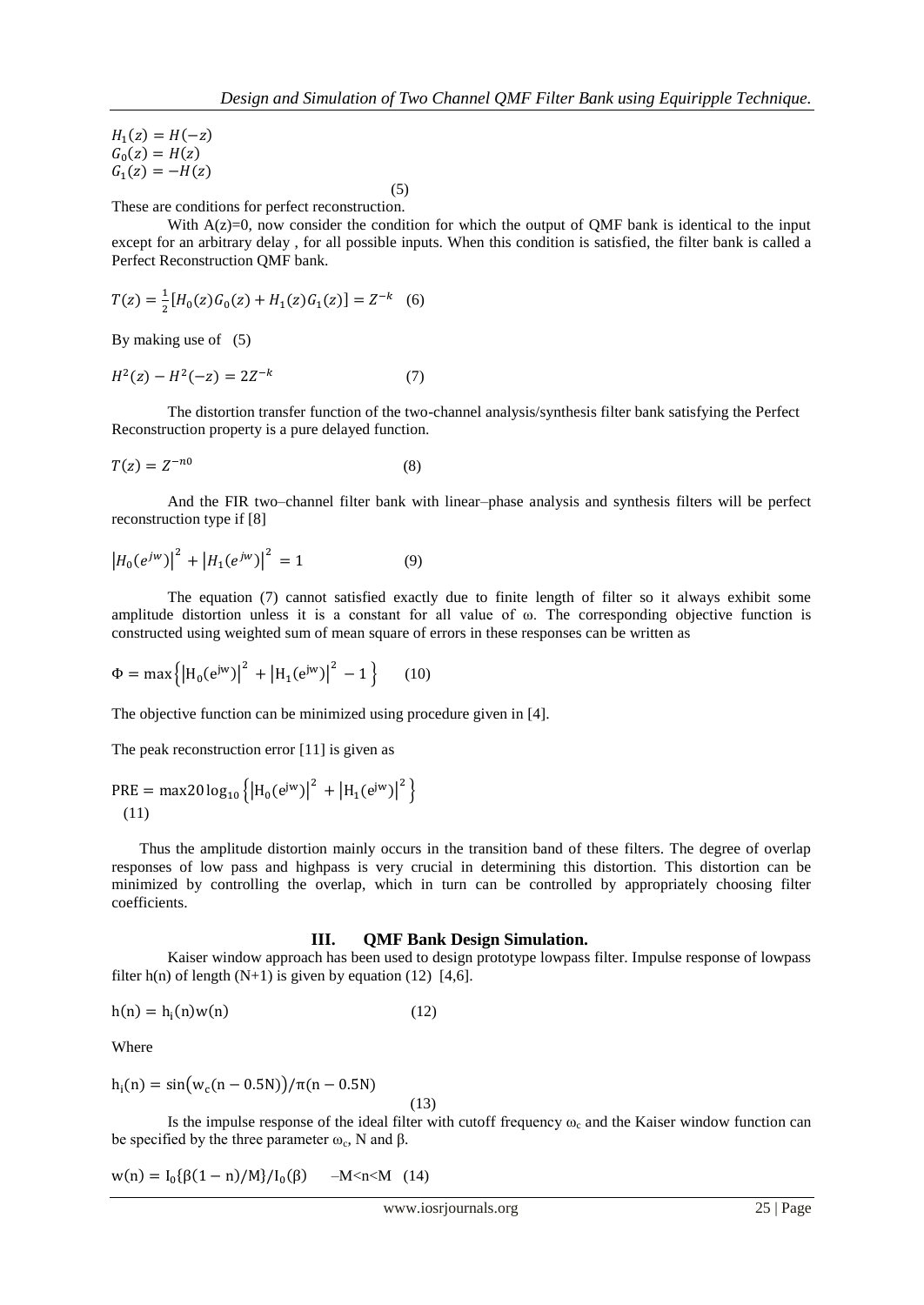Where β is the window shape parameter which control the stopband attenuation and is given as

$$
\beta = \begin{cases}\n0 & \text{for As} < 21 \\
0.5842(As - 21) \land 0.4 + 0.07886(As - 21) \\
 & \text{for } 21 \le As \le 50 \\
0.1102(As - 8.7) & \text{for } As > 50\n\end{cases}
$$
\n(15)

and  $I_0(\beta)$  is modified zero<sup>th</sup> order Bessel function. The order of the window N can be estimated by the following equation.

$$
N = 2(A_s - 7.95)/(4.36 \times \Delta w)
$$
 (16)

Where As is the stop band attenuation and  $\Delta\omega$  is the normalized transition bandwidth.

For the design of kaiser window based prototype filter for  $\omega s = 0.3\pi$ , As (Stopband attenuation) = 80dB, and length of filter  $(N+1) = 61$  are considered and the filter coefficients are obtained and passband frequency  $ω_p=0.13$  π is calculated. The peak reconstruction error in dB is 0.0104 obtained using QMF design. The frequency response is shown in Fig. 4.



Fig.3 Frequency response of two channel FIR QMF Bank using Kaiser window of order 60.

The other specifications for the design of kaiser window based prototype filter are  $\omega s = 0.3\pi$ , As (Stopband attenuation) = 90dB, and length of filter (N+1) = 87. The filter coefficients are obtained and  $\omega_p$  $=0.1605 \pi$  is calculated. The peak reconstruction error in dB is 0.0073 obtained using QMF design.



Fig.4 Frequency response of two channel FIR QMF Bank using Kaiser window of order 86.

Practical FIR designs typically consist of filters that meet certain design specifications, i.e., that have a transition width and maximum passband/stopband ripples that do not exceed allowable values. Linear-phase equiripple filters are desirable because they have the smallest maximum deviation from the ideal filter when compared to all other linear-phase FIR filters of the same order. For the design of Equiripple based prototype filter for  $\omega$ s = 0.3 $\pi$ , As (Stopband attenuation) = 80dB, and length of filter (N+1) = 61 the filter coefficients are obtained and is  $\omega_p = 0.13 \pi$  is calculated. The peak reconstruction error in dB is .0086 obtained using QMF design.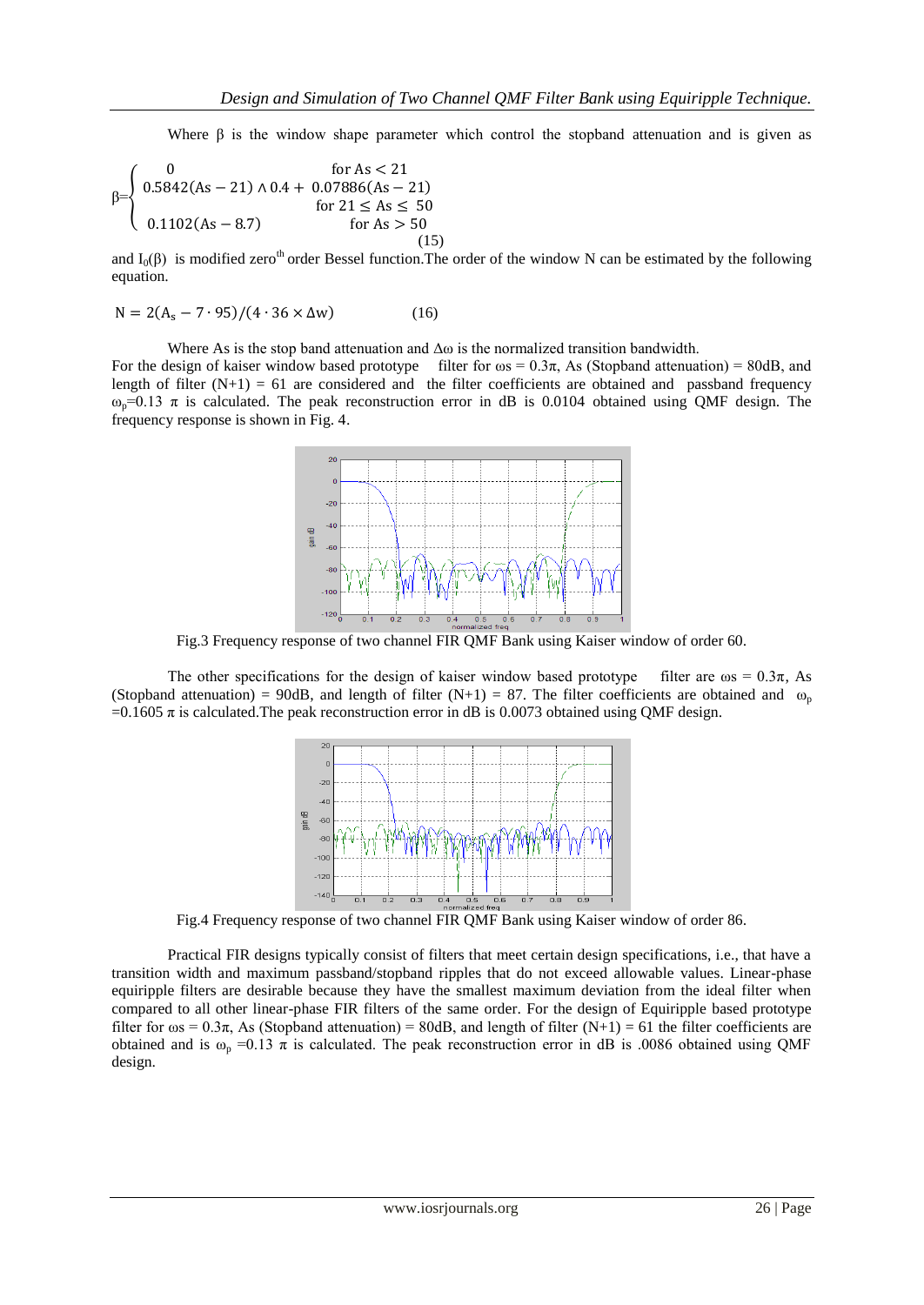

Fig.5 Frequency response of two channel FIR QMF Bank using equiripple filter of order 60.

The other specifications considered for the design of Equiripple based prototype filter are  $\omega$ s = 0.3 $\pi$ , As (Stopband attenuation) = 90dB, and length of filter (N+1) = 87. The filter coefficients are obtained and  $\omega_p$  $=0.1605 \pi$  is calculated. The peak reconstruction error in dB is 0.0061 obtained using QMF design.



Fig.6 Frequency response of two channel FIR QMF Bank using equiripple filter of order 86.

### **IV. Results and Discussions**

The filters designed with the Kaiser window and with the remez function. Clearly the maximum deviation is smaller for the remez design and the performance is evaluated in terms of Peak Reconstruction Error (PRE) and stop band attenuation. In fact, since the filter is designed to minimize the maximum ripple, an equiripple filter can be designed that is superior to the Kaiser-window design. The simulations are carried out using MATLAB.

| I abiel. Comparison of result. |           |               |        |
|--------------------------------|-----------|---------------|--------|
| Method                         | As $(dB)$ | Filter length | PRE in |
|                                |           |               | $\%$   |
| Kaiser window                  | 80        | 61            | 0.0104 |
| existing method                |           |               |        |
| Equiripple filter              | 80        | 61            | 0.0086 |
| proposed method                |           |               |        |
| Kaiser window                  | 90        | 87            | 0.0073 |
| existing method                |           |               |        |
| Equiripple filter              | 90        | 87            | 0.0061 |
| proposed method                |           |               |        |

Table1. Comparison of result.

The table1 shows the comparison of two methods, Kaiser window and equiripple in terms of different parameter and comparison char is drawn for both methods.



Fig.7 Comparison chart of table1.